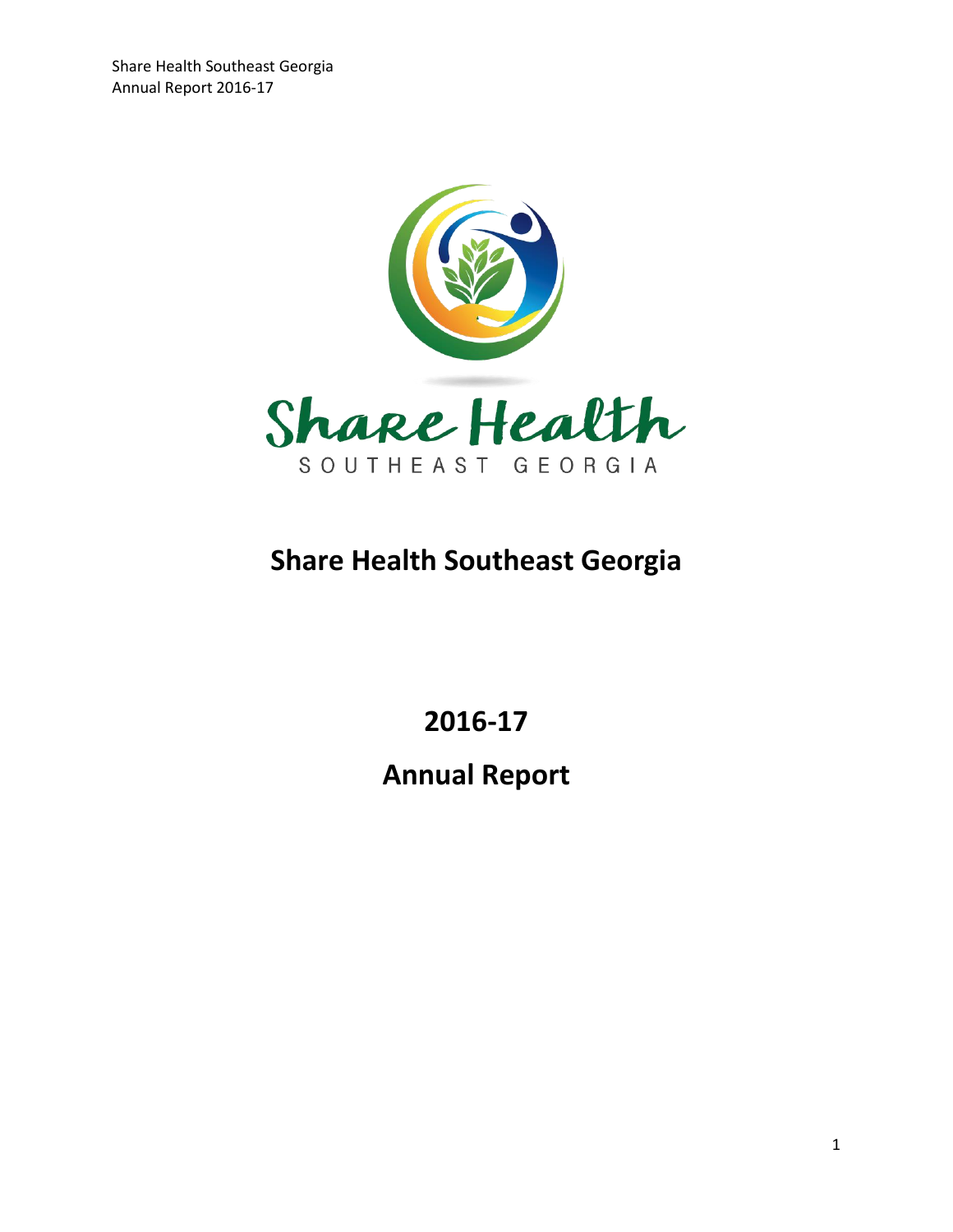# **INTRODUCTION**

Share Health Southeast Georgia was established in September of 2015 to build our region's capacity to address many of the unmet health care needs of Southeast Georgia residents. The organization was initially funded through a federal Office of Rural Health Policy Rural Health Network Development Planning Grant awarded to the Ware County Board of Health and its partners. This grant provided funds to incorporate the organization, acquire nonprofit 501(c)3 status from the Internal Revenue Service, establish and provide support to a Board of Directors, engage in a five-year strategic planning process and plan for sustainability.

Share Health serves 16 southeast Georgia counties:



| Appling         | <b>Bulloch</b> | Coffee     | <b>Tattnall</b> |
|-----------------|----------------|------------|-----------------|
| Atkinson        | Candler        | Evans      | <b>Toombs</b>   |
| <b>Bacon</b>    | Charlton       | Jeff Davis | Ware            |
| <b>Brantley</b> | Clinch         | Pierce     | Wayne           |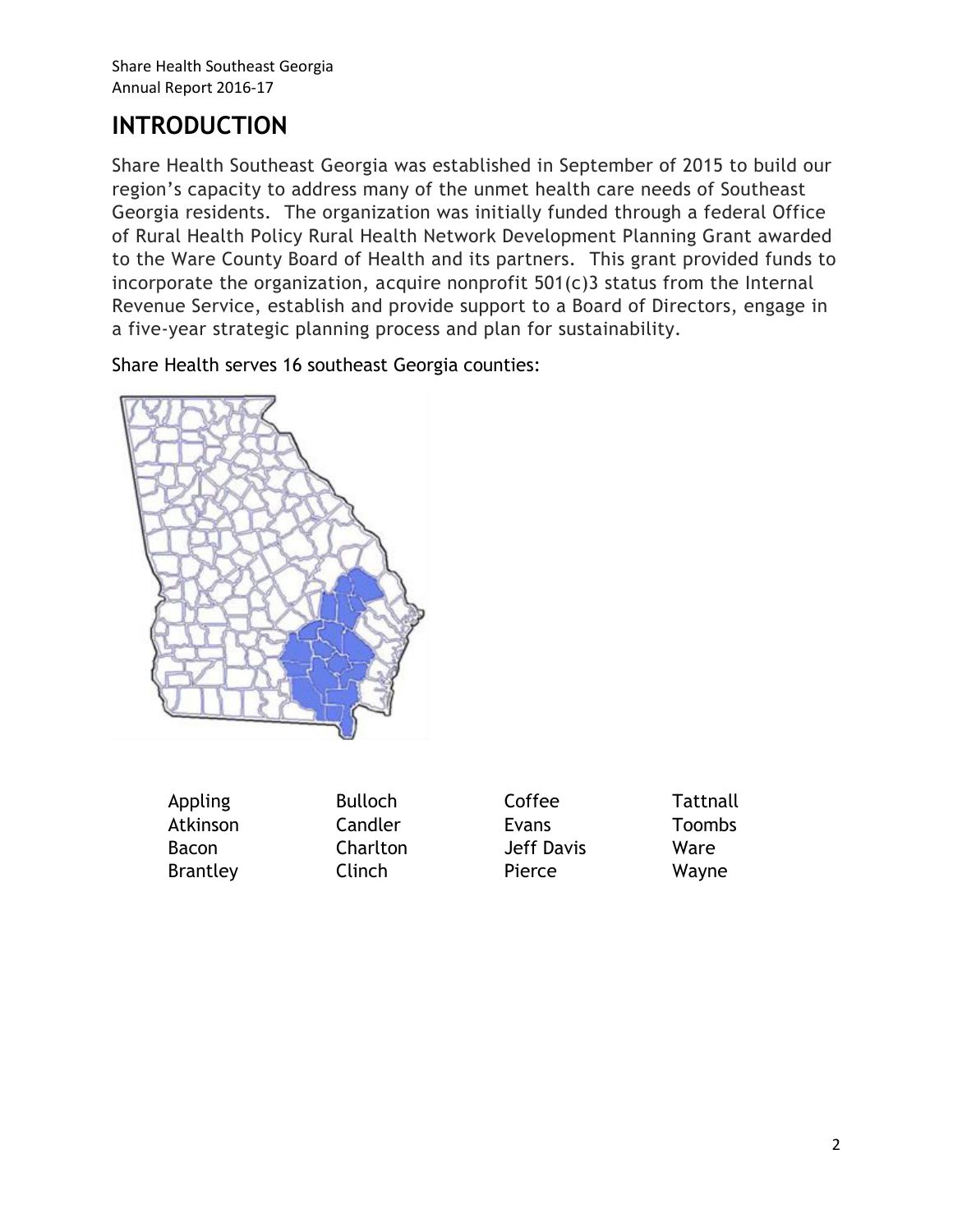## **MISSION**

**Share Health Southeast Georgia is dedicated to improving the health of all generations in our sixteen-county community by cultivating partnerships and providing philanthropic and advocacy support to the Southeast Health District.**

We work to accomplish our mission by:

- Engaging local community partners to help us identify local health issues and address them via community driven strategies.
- Utilizing data to identify and increase understanding of the issues and to determine the strategies necessary to address them.
- Opening doors to funding streams and resources traditionally unavailable to government agencies that allow us the means to address local health issues; and
- Providing training via scholarships to retain a skilled healthcare workforce.

We maintain a close partnership with the Southeast Health District, one of 16 public health districts in Georgia. The Southeast Health District provides our board with public health expertise and consultation on community health issues and concerns via an Advisory Committee. Dr. Rosemarie Parks, MD, MPH, the Southeast Health District Director, serves as an ex-officio member of the Share Health Southeast Georgia board.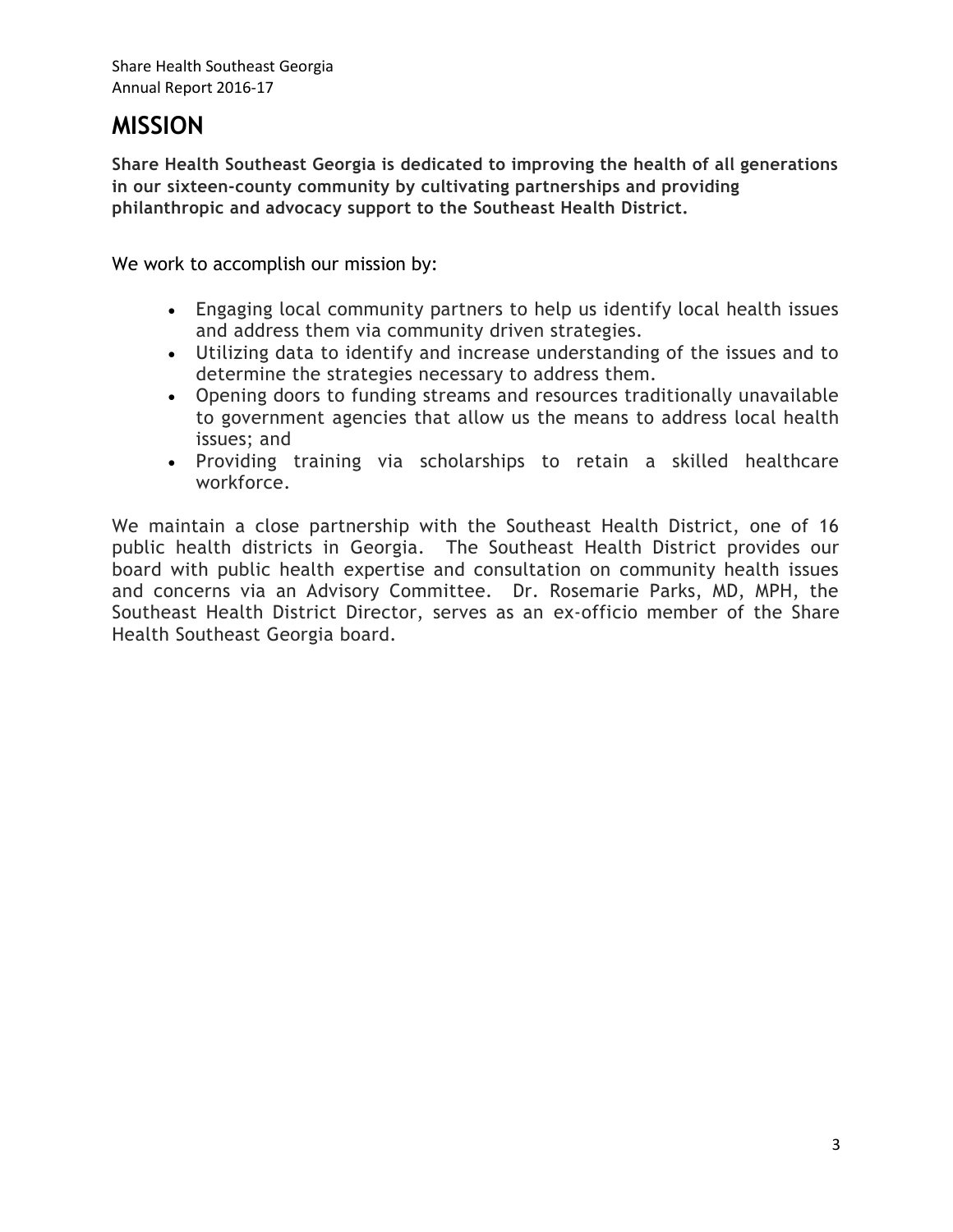## **ACCOMPLISHMENTS**

2016-17 represents Share Health's first year of full operations. We are proud of our accomplishments and continue to build on them to fulfill our mission and strategic goals.

### **Strategic Plan Development**

During its first year of operation, the Board of Directors initiated a strategic planning process led by the Georgia Center for Nonprofits to determine organizational strategic outcomes. During this process, Southeast Health District senior staff presented community health data to the Share Health Board for the 16-county service area and facilitated a discussion among Board members to garner input on Share Health's mission, goals and infrastructure needs. Information from this and subsequent meetings was synthesized and consolidated to form consensus on strategic objectives and a work plan for 2016-2019. The strategic plan was finalized in August 2016 and provides the framework for Share Health's work.

### **Community Health Initiatives**

Share Health Southeast Georgia is partnering with the Appling County Health Department to organize and coordinate efforts of the Coalition for a Healthy Appling County (CHAC). Funded through a Two Georgias grant from the Healthcare Georgia Foundation, the CHAC's mission is to transform the Appling County Community by ensuring access to healthcare, improving access to resources, engaging in strong collaborative alliances, and developing a universal message to communicate health for all of Appling County. The CHAC has over 20 members, representing civic, faith, government and business organizations. The initial Two Georgias grant, awarded to the Appling County Board of Health in July 2017, funds the development of a Community Health Implementation Plan (CHIP), based on data derived from needs assessment and community focus group data. Through a contract with Appling Board of Health, Share Health coordinates CHAC activities, including providing assistance with the development of the CHAC's mission, goals and objectives, organizing coalition meetings, facilitating communications between CHAC members and the CHAC and community, designing and coordinating community focus groups, and providing technical support in the development of the CHIP. Future years of Two Georgias funding will support implementation of activities to address the top health concerns identified by the CHAC.

Photos included on following page.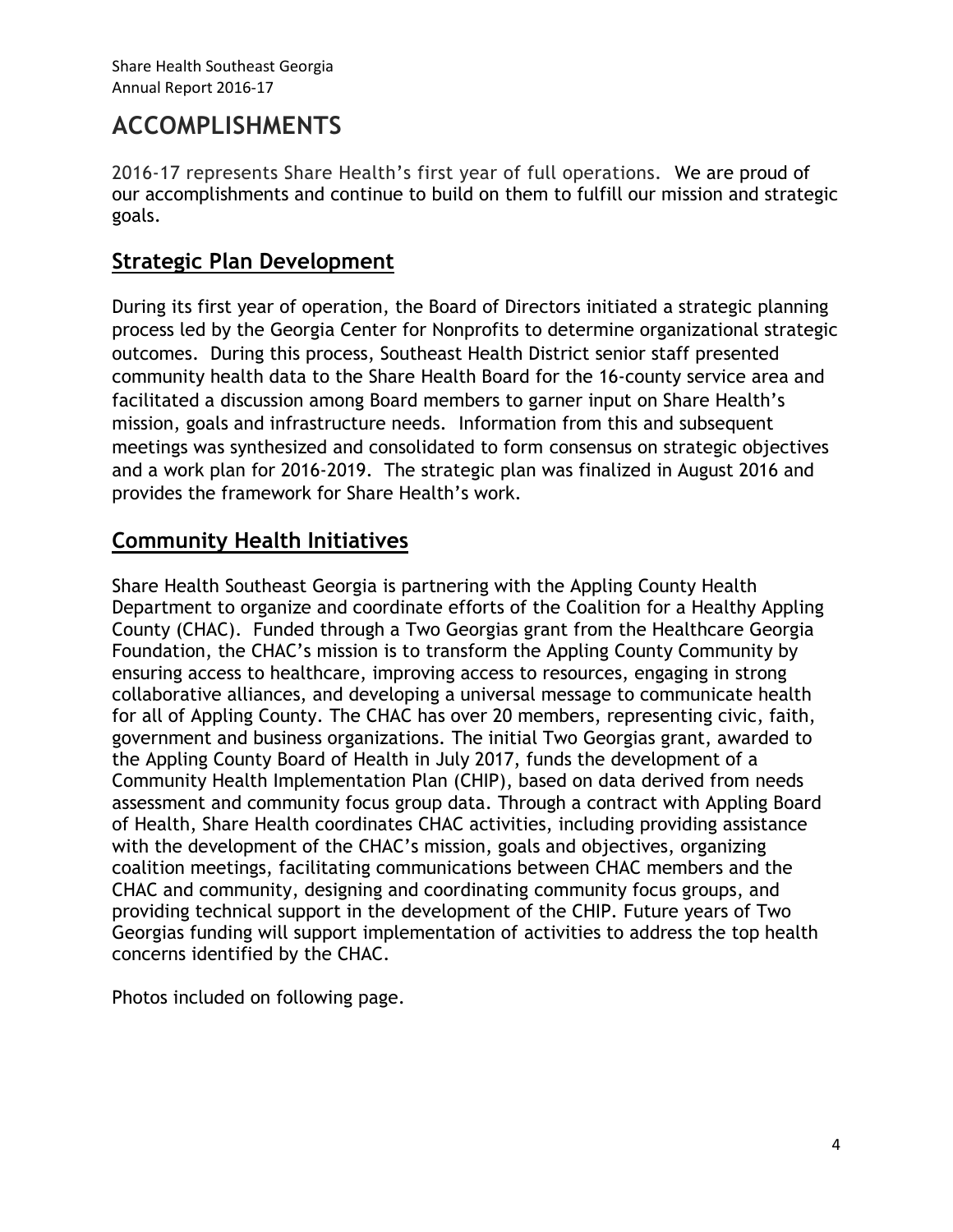#### Share Health Southeast Georgia Annual Report 2016-17

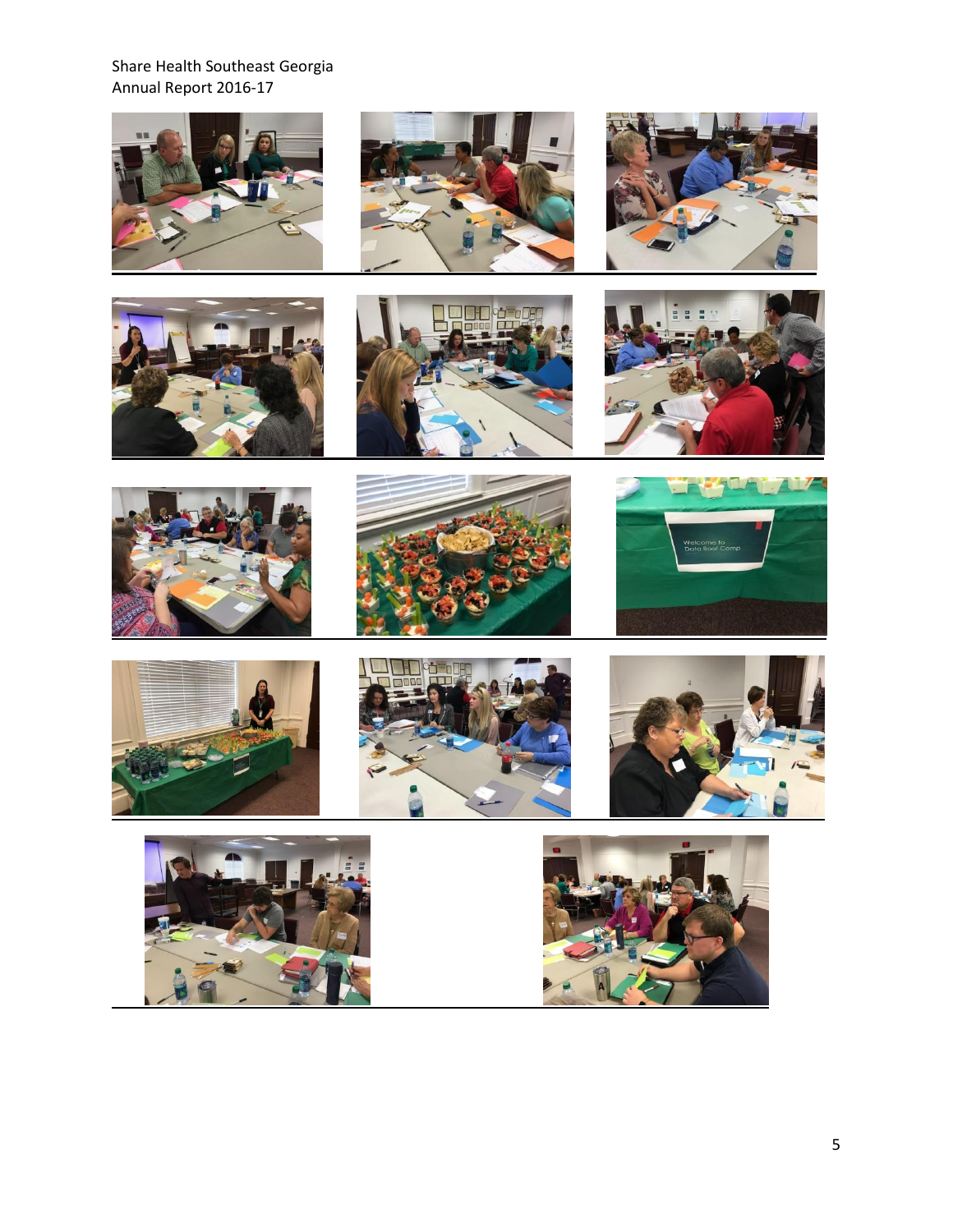### **Scholarship Program**

Share Health Southeast Georgia was very excited to initiate a Scholarship Program during 2017. Share Health Southeast Georgia offers scholarships to both traditional and nontraditional students pursuing a career in healthcare. Scholarships are offered to traditional students who reside in and attend high school in our 16-county service area. Non-traditional students who are enrolled in a degree program in public health or healthcare and have a residence in one of the 16 counties of the Southeast Health District can apply for scholarship assistance. Preference is given to nontraditional students who are employees of the Southeast Health District. In May 2017, we awarded four scholarships to high school students and two scholarships to Southeast Health District public health employees. Scholarship recipients included:

- $\triangleright$  Candler Boyett a graduate of Bulloch Academy, attending the University of Georgia;
- $\triangleright$  Satilla Howell a graduate of Brantley County High School attending Armstrong State University;
- ▶ Kinsley White a graduate of Pierce County High School, attending South Georgia State College;
- Alessandra Gabrielle Poblete, a graduate of Appling County High School, attending Mercer University.

Southeast Health District scholarship recipients are:

- Esmeralda Gomez from Douglas, Georgia who attends South Georgia State College pursuing a degree in Nursing.
- $\triangleright$  Blenda Hernandez from Hazlehurst, Georgia, who attends South Georgia State College pursuing a degree in Nursing.

*"I can honestly say that thanks to the Share Health scholarship I was able to complete my Bachelor of Science in Nursing. It was a great help financially in my last semester. I feel blessed to be an employee of this organization that values their employees and their goals to further their education."* – Esmeralda Gomez

Photos of 2016-17 scholarship winners are included on the following page.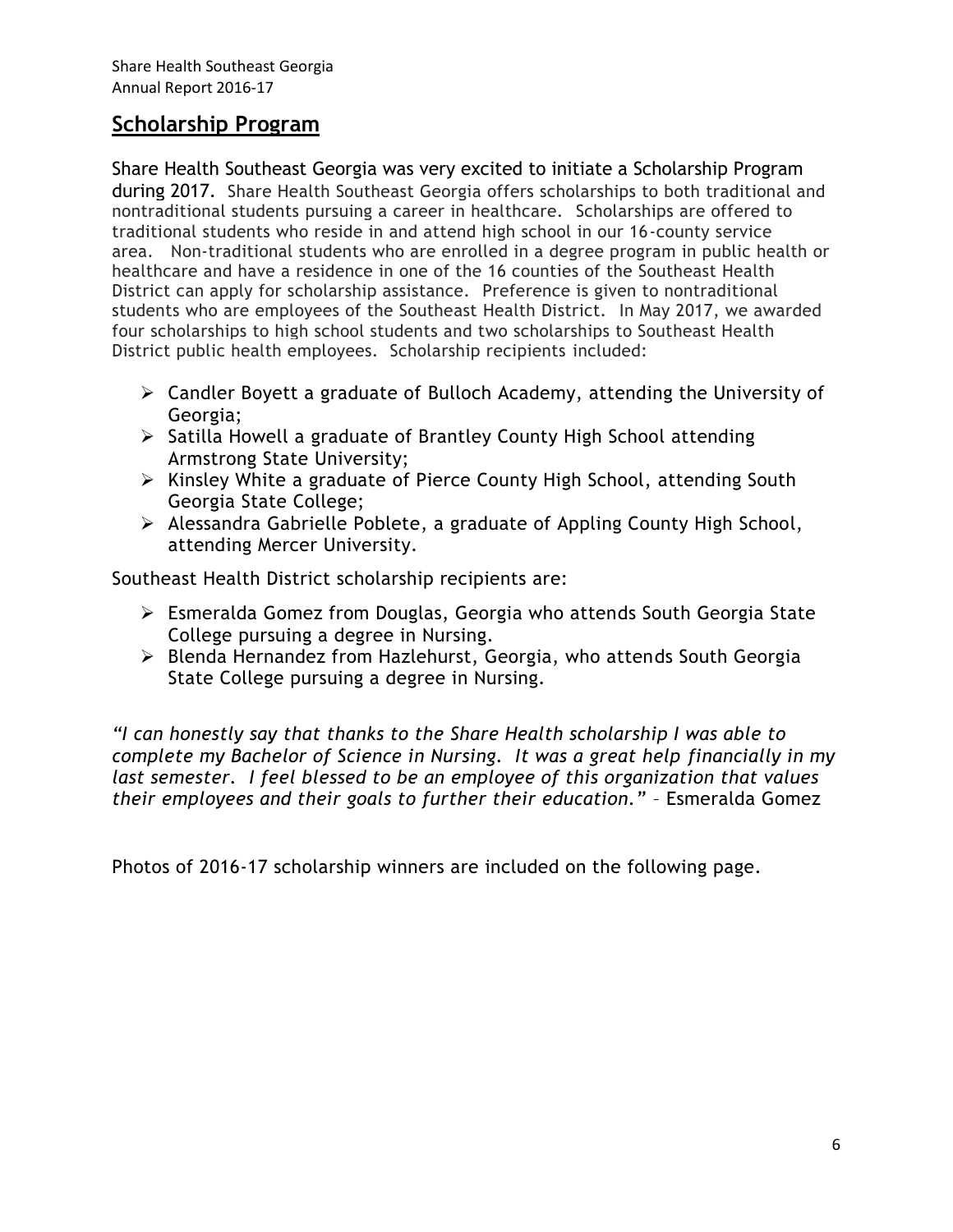#### Share Health Southeast Georgia Annual Report 2016-17





Esmeralda Gomez Blenda Hernandez